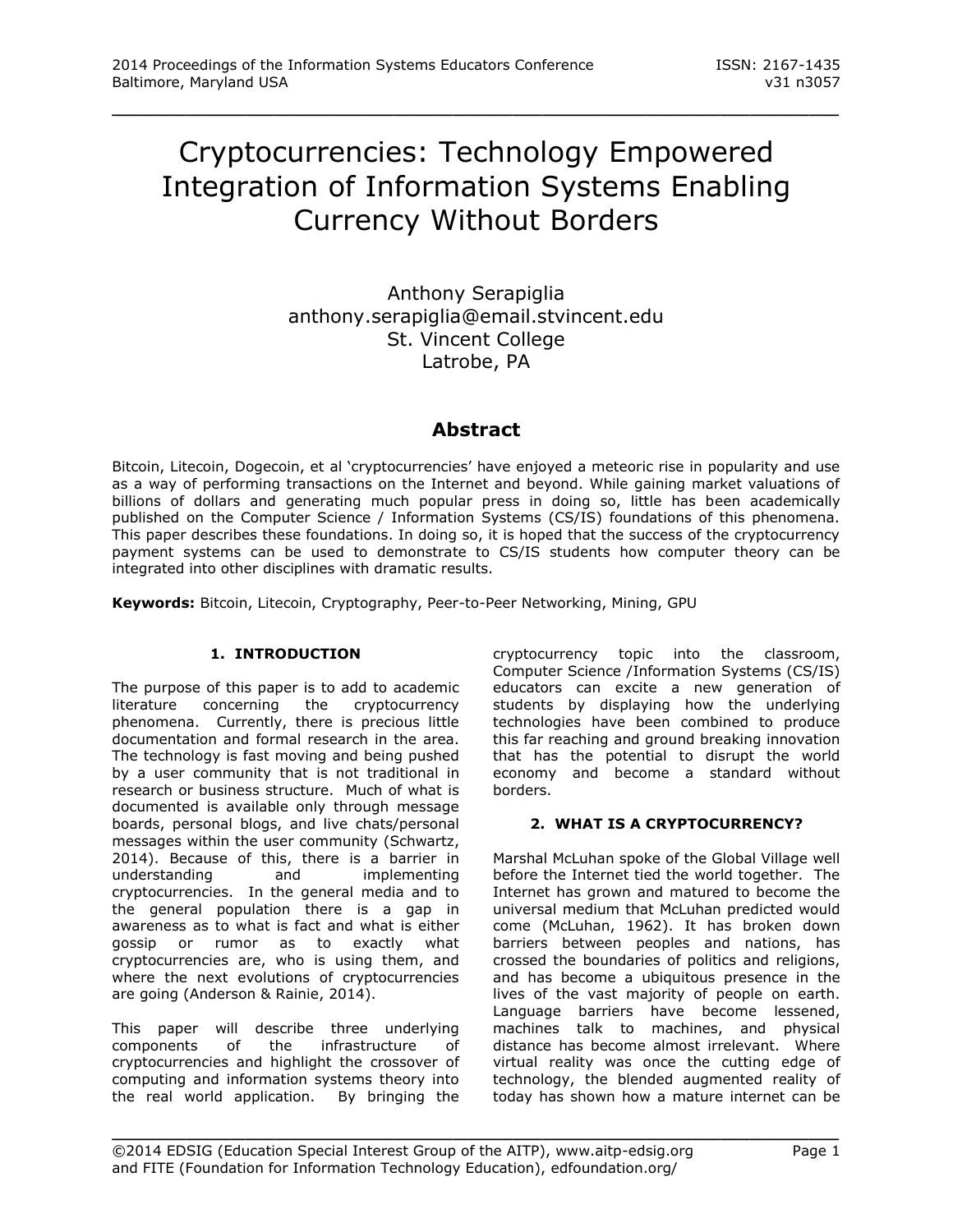utilized to coexist with our physical world to allow for a greater capacity in nearly every aspect of a daily routine.

Integrating Information Sciences into existing disciplines has been a necessity for some time now. Disruptive innovations have been the catalyst for rapid change in almost every industry. Big Data and Data Analytics have allowed competition on equal footing in various<br>markets and industries. One of the oldest markets and industries. industries in the world, the financial industry, is currently experiencing what may turn out to be one of the greatest disruptions it has faced in hundreds of years. The financial industry has seen its fair share of modernization and evolution in the past 40 years. Starting with a greater acceptance of credit cards, through ATM cards, to electronic stock trading and the ability to trade stocks as an individual – the financial industry has had a definite electronic evolution.

Currency, both physically and intrinsically, has also undergone change. The advent of the Euro as an idea in 1992, as an accounting currency in 1999, and as a physically circulating currency in 2002 was a major event in the history of world currency (Spahn, 2001). The advent of the common currency for the European zone saw the elimination of such venerable currencies as the Greek Drachma, the French Franc, and the Italian Lira amongst the 21 nationalist currencies that it replaced. Still, amongst the most traded currencies in the world: the US Dollar; the Euro; the Japanese Yen; and the English Pound (McFarlane, 2014) – all are what is considered "fiat" currencies.

Fiat money is a currency that is backed by the promise of a nation or entity that it will support the exchange of the physical representation of that money. It is not directly tied to a commodity, such as gold. The idea of the Gold Standard, that each bank note issued by a country is attached to a corresponding holding of physical gold equaling the amount of currency issued in value, has not been a reality for nearly a hundred years. The United States effectively went off of the gold standard in 1933 with a permanent detachment in 1971. The Bank of England abandoned the gold standard in 1931. Still, with these changes and others, there existed a backing entity in each currency. The United States backs the Dollar, Great Britain backs the Pound Sterling, and the European Central Bank backs the Euro.

In November 2008, the idea that currency had to be backed by a country or governmental entity began to be challenged in earnest. A paper began circulating on message boards titled, "Bitcoin: A Peer-to-Peer Electronic Cash System" authored anonymously by Satoshi Nakamoto. The paper proposed a "system for electronic transactions without relying on trust" (Nakamoto, 2008). A peer-to-peer network was proposed that would use individual 'mining clients' to perform work that creates a "coin" and verifies the transfer of ownership of these virtual coins (Nakamoto, 2008). The 'work' involves solving encrypted hash blocks, thus the true basis for the coin lies in cryptography. This has led to the use of the term "cryptocurrency" in describing the various forms of currency that have developed utilizing this process of mining.

To prevent inflation and the flooding of the market of coins, the work in solving the encrypted blocks becomes increasingly more difficult. The creation, or mining process, does not require a central authority to acknowledge the existence of a coin; records exist as a shared log on all individual clients that are connected to the network. This is referred to as the "block chain". The crossover between virtual and reality occurs in the exchange of the virtual coins for a currency that is physical. Value is negotiated through markets and currency exchanges that have sprung up with the increasing awareness and popularity of the virtual currency. These exchanges function much the same way other commodity markets function with direct buy and sell orders exchanged between individuals. As of June 12, 2014, 33 exchanges were recognized worldwide with active trading volume in Bitcoin (BTC) (Planet Bitcoin, 2014). However, these exchanges are non-regulated and operate outside of the traditional money markets. There is no safety net of law or government. Multiple incidents have occurred of fraud and theft that has become a major hurdle for general acceptance of cryptocurrencies to overcome. The exchange value of all of the cryptocurrencies has fluctuated wildly based on the smallest pieces of news or rumor (Nicklaus, 2014).

Bitcoin (BTC) is widely considered the "gold standard" of the new wave of cryptocurrencies. It was the first cryptocurrency, launched January 3, 2009 and has remained the most popular. As a comparison, as of June 12, 2014, 8 billion BTC existed in circulation (Crypto-Currency Market Capitalizations. 2014) this is comparable to 12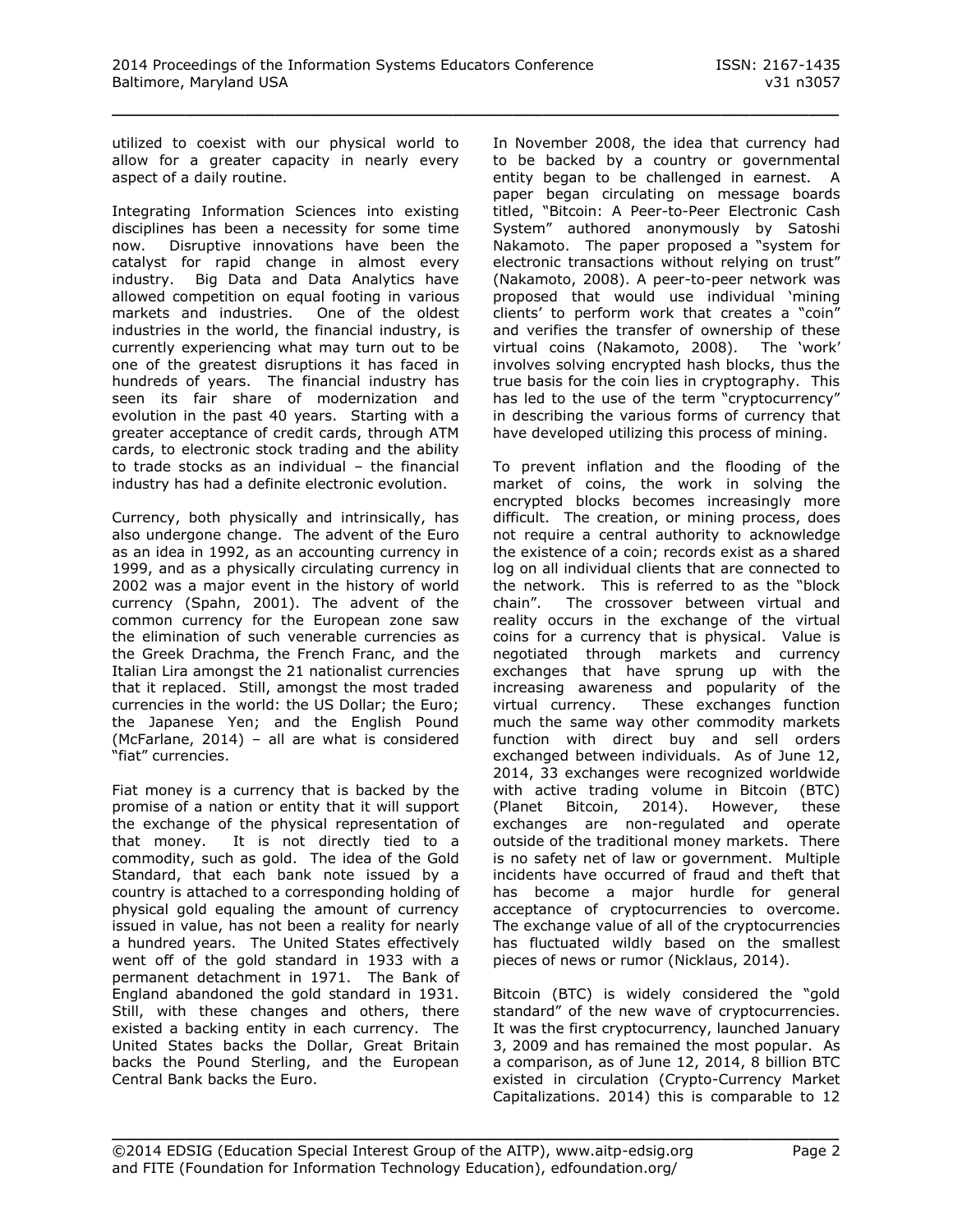Trillion US Dollars and 951 billion Euros. As the popularity of Bitcoin rose, many factors contributed to the creation of other cryptocurrencies. These have become known as ALT-Coins in many circles as they are alternatives to Bitcoin. The main difference in the ALT-Coin is the encryption algorithm used in the creation of them. The leader of the ALT-Coin field is Litecoin (LTC). Litecoin has become widely known as the silver to Bitcoin gold (McFarlane, 2014). In June of 2014, 320 Million LTC were in circulation (Crypto-Currency Market Capitalizations. 2014). With the fluctuation in market price of cryptocurrencies so volatile, it is difficult to express the value of these currencies precisely. LTC saw a high of 11 November 2013 at \$48.48USD, with June 12, 2014 price at \$11.01USD (Bitfinex. 2014).

The wild fluctuations in value seen at the end of 2013 led to many derivatives of Litecoin to appear. While LTC has maintained a ratio of .25 to .17 exchange with BTC, many of the Alt-Coin derivatives exchange at extreme fractions. Some of the more notable Alt-Coins are:

> DogeCoin (0.00000061 DOGE/BTC) Dark Coin (0.01761860 DRK/BTC) FeatherCoin (0.00006896 FTC/BTC ) PeerCoin (0.00284449 PPC/BTC) NameCoin (0.00303992NMC/BTC)

By mid 2014, the flood of new coins had slowed and some market stabilization began to appear. Most new coins were met with skepticism and found it hard to gain traction amid speculation of scams and fraud (Morris, 2013).

Early 2014 also found the beginning stages of government involvement in defining how cryptocurrencies would be integrated into a larger economic system. January 28 and 29 of 2014 saw the state of New York Department of Financial Services hold official hearings on virtual currencies (Spaven, 2014) (Wile, 2014). The two days brought together many diverse interested parties in a fact finding mission to begin to set an agenda that could include the official licensing of currency exchanges that would openly and legally exchange cryptocurrencies for US Dollars under regulatory oversight. Later, the federal Internal Revenue Service issued directives leading up to tax season stating that it was the official stance for tax purposes that Bitcoin and other cryptocurrencies be treated as commodities

rather than currency (Harpaz, 2014) (IRS.gov. 2014).

# **3. WHAT MAKES A CRYPTOCURRENCY?**

In the initial paper that became the basis for Bitcoin, the need and motive behind the currency is explained as such:

"Commerce on the Internet has come to rely almost exclusively on financial institutions serving as trusted third parties to process electronic payments. While the system works well enough for most transactions, it still suffers from the inherent weaknesses of the trust based model. Completely non-reversible transactions are not really possible, since financial institutions cannot avoid mediating disputes…..What is needed is an electronic payment system based on cryptographic proof instead of trust, allowing any two willing parties to transact directly with each other without the need for a trusted third party (Satoshi, p.1)."

The technologies that were brought together to accomplish this were already in place. The infrastructure of the cryptocurrency world is a very simple information system built of fundamental Computer Science concepts and techniques: Cryptography, processing architecture, and Peer-to-Peer Networking.

## **Cryptography**

The basis of the currencies; their existence, ability to be exchanged, and the trust that they are valid, lies in cryptography. The coin itself is actually a chain of digital signatures exchanged utilizing public key encryption. A genesis 'block' is created by encrypting anything, in the case of Bitcoin a quote from "The Financial Times" is embedded in the block's binary data, "The Times 03/Jan/2009 Chancellor on brink of second bailout for banks" forming the basis of the hash brought into the first transaction (Bitcoin.it) (Blockexplorer.com). The public key of the receiver is combined with this hash and the signature of the sender. Subsequent transactions build upon this initial exchange with the hash included being built also upon the combination of the previous transaction content. The "coin" comes into existence as reward. For this system to be trusted there needs to be validation. This comes in the form of proof-ofwork.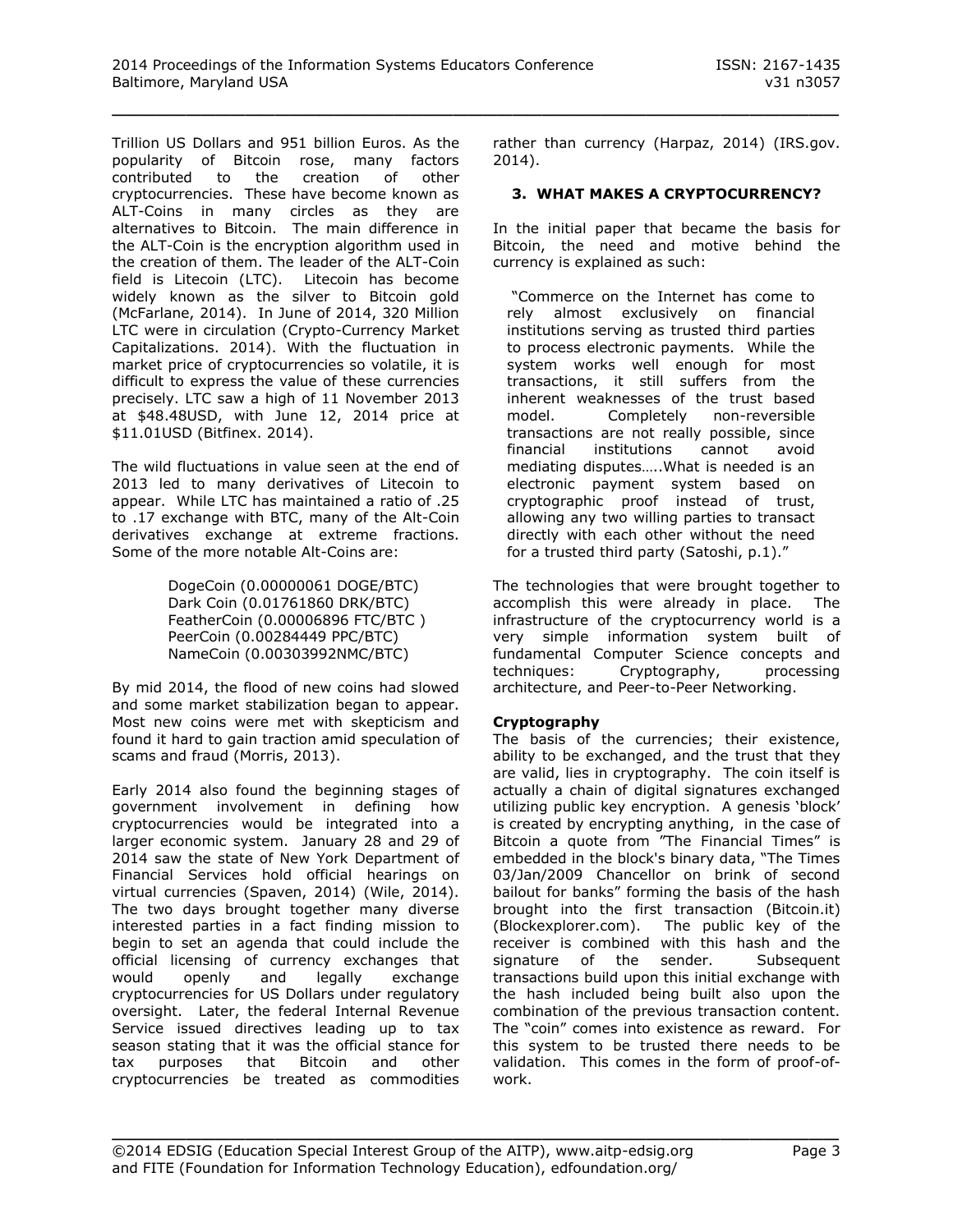

For a transaction to be validated and included in the chain of transactions included in the blockchain, other members of the network need to verify it. A task is needed to be performed by clients on the network that prove the contents to be unaltered. A hash function is included in the protocol of the currency and is available to everyone taking part in the network. One method of proof of work validation is for a client to be required to add a number to the pending transaction that will result in a series of preceding zero's when hashed. The difficulty of this can be increased by varying the required number of zero's to be required. The Bitcoin proof-of-work puzzle requires the hash of a block's header to be lower than or equal to a number known as the target. The target is a 256-bit number (extremely large) that all Bitcoin clients share. The SHA-256 hash of a block's header must be lower than or equal to the current target for the block to be accepted by the network. The lower the target, the more difficult it is to generate a block. It is important to realize that block generation is not a long, set problem (like doing a million hashes), but more like a lottery. Each hash is basically a random number between 0 and the maximum value of a 256-bit number. If the hash is below the target, then a reward is won. If not, the client will increment the number added to the block (completely changing the hash) and tries again. Every 2016 blocks (which should take two weeks if the 10 minute goal is kept perfectly), every Bitcoin client compares the actual time it took to generate the blocks with the two week goal and modifies the target by the percentage difference. This makes the proof-of-work problem more or less difficult.

The work in validating the transaction (block) is rewarded as it is a relatively difficult computational task that requires time, processing cycles, and power consumption. This process of validating transaction is what is referred to as "mining" in the cryptocurrency world. Solving one hash block was originally rewarded with 50 coins. As more blocks became part of the chain, and as one of the methods to avoid inflation and devaluation, the reward halves every 210,000 validated blocks. One of the main differences between the two major types of cryptocurrencies, Bitcoin and Litecoin, the encryption algorithm utilized in creating the block. Bitcoin utilizes the SHA-256 algorithm, while Litecoin and the majority of other Alt-Coins utilize the Scrypt algorithm. SHA-256 is a more complex encryption algorithm. This requires more processing power to be able to solve the problem in validating a block. As difficulty increased with the number of clients vying for rewards in the early days of Bitcoin, the difficulty factor to keep the transaction times at 10 minutes increased dramatically. This resulted in a processing arms race with miners looking at new methods of solving the cryptography problems faster. Quickly the ability to solve these problems with consumer level CPU's (Central Processing Units) and GPU's (Graphic Processing Units) became unreasonable. Custom built circuitry was developed and spread rapidly amongst the mining community (Peck, 2013).

This processing arms race was the initial impetus behind the creation of Litecoin, the first major alternative to Bitcoin. Litecoin (and most of the other ALT-Coins) began to utilize the Scrypt algorithm in their protocols. Scrypt is a much less complex algorithm then SHA-256. The hash rate cycle for Scrypt based mining has<br>a much shorter time frame. Thus, the a much shorter time frame. machinery performing the mining needs is quicker in trading bit in and out of memory to be worked on. Therefore the dedicated circuits being designed for Bitcoin mining with SHA-256 would not be as effective performing the processing required to mine with the shorter cycle Scrypt encryption (Estes, 2012) (Limer, 2013). The shorter cycle also enables Scrypt based coins to have a shorter target transaction time of approximately 2.5 minutes for validation on the network. Litecoin was officially launched on October 7<sup>th</sup>, 2011.

#### **Processing Power**

As is the case with many other social computing projects, participation is a major factor in the system succeeding. Solving complex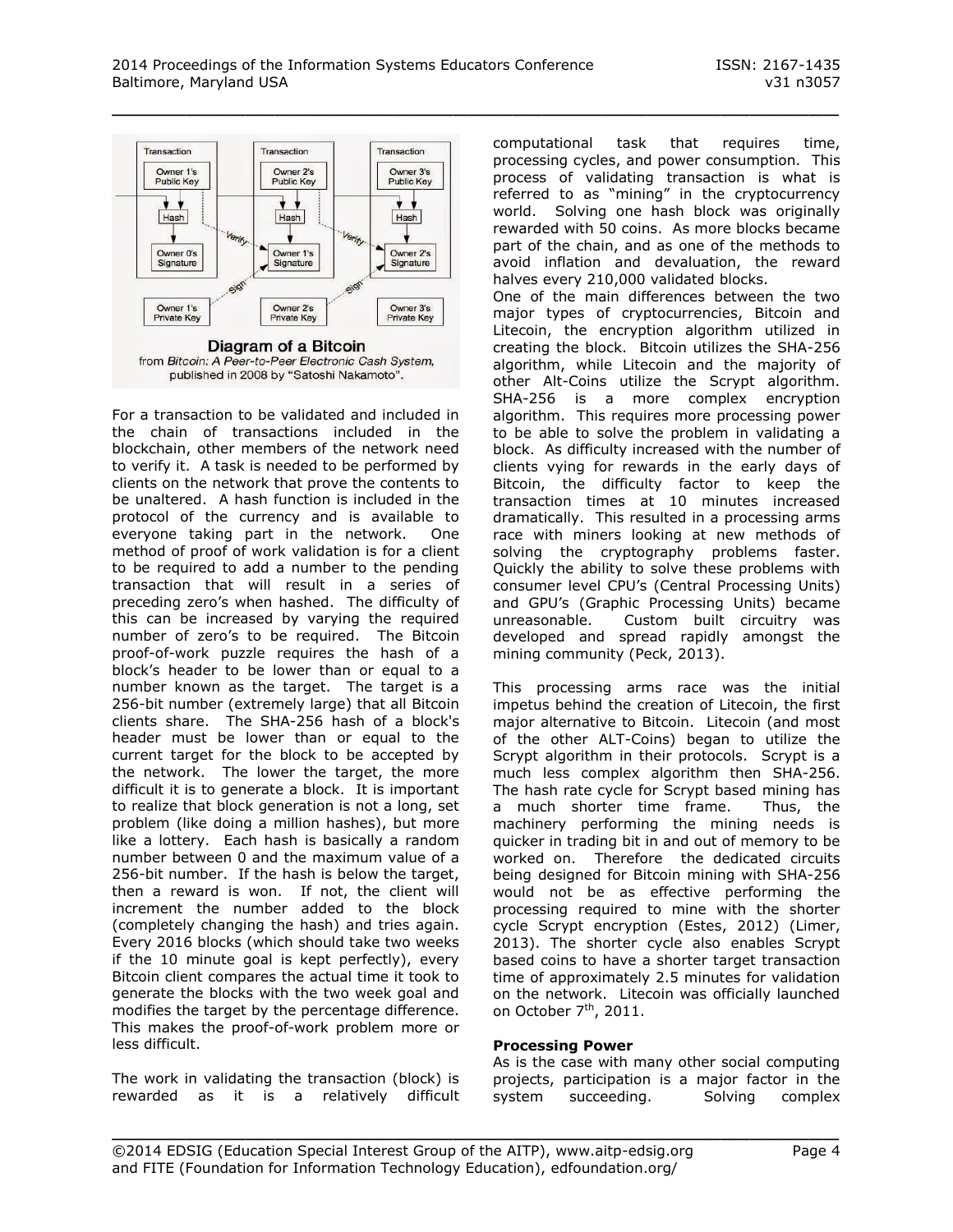cryptography assignments in an effort to validate transactions has a certain transaction cost to those trying to solve the puzzles. Processing power does not come without a cost. With a reward on the line for solving a block, and with the reward becoming more and more valuable as the exchange rate for certain coins exploded, so did the number of people willing to expend processing power to try and earn those rewards.

Hashrate is the unit of measure of processing power for any of the cryptocurrencies. It is the measure of how many hash calculations per second a processor can perform. By extension, the measurement can be added together for a cumulative measure of how much processing power the entire community has put toward the task of validating transactions. With just a few clients attached at the outset, the initial hashrate of the bitcoin network was little more than 7Mhz and a mining client running through a standard central processing unit CPU (Central Processing Unit) of the time could realistically hope to earn a few coins. Shortly into the life of Bitcoin, it became apparent that the repetitive nature of the calculations being performed to solve the hash problems could be done more efficiently with a different processor architecture. CPU's have become very good at very complex tasks and can perform a kaleidoscope of different tasks that are being sent to it.

As specific computing tasks have become more complicated, specifically designed chips have been developed to handle targeted duties. One of the most demanding tasks that processors can handle is the rendering of 3D graphics fast enough for the gaming community. The architecture of higher end GPU (Graphical Processing Unit) graphics cards have become highly evolved for this purpose. The difference between the GPU and the CPU is that the CPU excels at doing complex manipulations to a small set of data, the GPU excels at doing simple manipulations to a large set of data. The GPU designed so that a single instruction works over a large block of data (SIMD/Single Instruction Multiple Data), all of them applying the same operation. Working in blocks of data is more efficient than working with a single cell at a time because there is a much reduced overhead in decoding the instructions. However working in large blocks means there are more parallel working units, so it uses many more transistors to implement a single GPU instruction causing

physical size constraint, using more energy, and producing more heat. The CPU is designed to execute a single instruction on a single datum as quickly as possible. Since it only needs to work with a single datum, the number of transistors that is required to implement a single instruction is much less so a CPU can afford to have a larger instruction set, a more complex ALU (Arithmetic Logic Unit), and more sophisticated caching schemes.

Bitcoin miners started to implement graphic cards and GPU's into specially designed arrays realizing an approximate 800 fold increase in processing power. These mining rigs saw the collective power of the bitcoin network rise from 7 Mhash/s on January 1, 2009 to 1.3 Ghash/s on July16, 2010 and to 1.12 Thash/s on May 9, 2011. As of June 2014, the collective hash rate of the Bitcoin network is 1.7 Phash/s (PETA). There were many side effects of this gathering of collective processing power. From the standpoint of the individual miner, the cost for power consumption and the ability to cool these systems rose dramatically. According to a Bitcoin tracking site, blockchain.info, miners were consuming about 1,000 megawatt hours of electricity a day in April of 2013. That is equivalent to half the amount of the electricity needed to power the Large Hadron Collider (Newman, 2014). The cost of graphics cards also skyrocketed (Mathew, 2014) and the availability of the graphics cards became scarce. Many individuals found it impossible to keep up. The solution for the individual was to form mining pools, where multiple individuals could join the power of their individual miner together for a share of the reward earned by the group. For the professional miner, a different answer was needed to curb the rising costs of running the mining rigs. This answer was found through the implementation of ASIC miners.

An ASIC is an application-specific integrated circuit. They are custom-built for specific tasks and can cost tens of thousands of dollars apiece due to the research needed to design, implement and build the chip. This is normally not a process that is in the reach of individuals and left to larger business looking to implement circuitry into mass produced electronics such as cell phones and televisions. With the increase in the exchange price of a bitcoin, though, the prospect of a chip that would be more efficient and consume less overhead in power consumption became very attractive. The first of the ASIC miners became available to the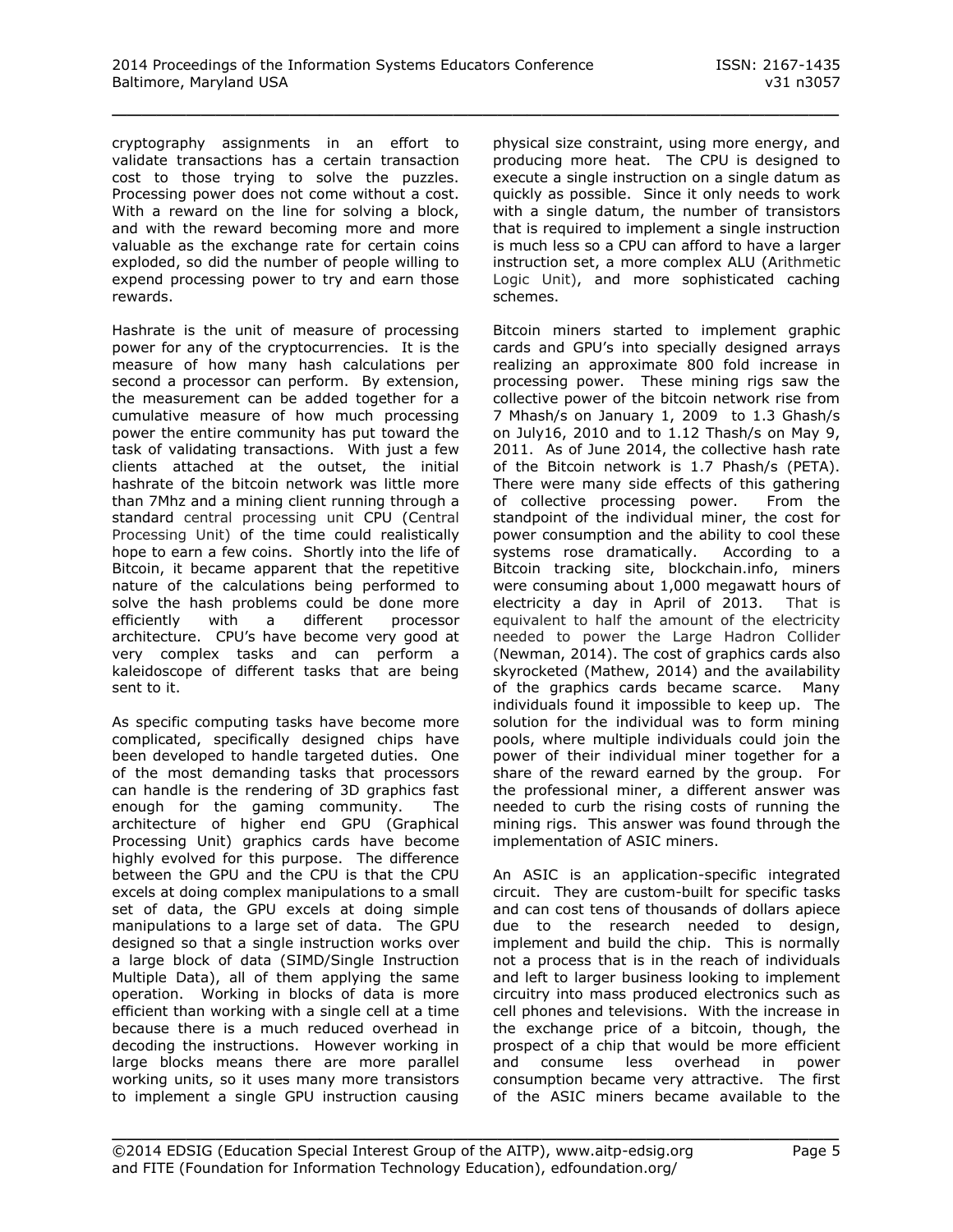public in the first quarter of 2012 costing thousands of dollars each and in limited availability. Ultimately, ASIC devices are the last great innovation in Bitcoin mining. Once processing is specialized down to the chipset, there is nowhere left to turn that could realize a 100-fold jump in computing power. With the ready availability of ASICs, many started to see the beginning of the end of the gold rush, just as Bitcoin fever reached a fever-pitch.

The arms race of processing power started the evolution of shifting out the amateurs from the professionals in the crypto mining business. It was clear that it would be impossible to compete on any legitimate level without a very large investment in machinery and overhead. This divide was foreseen by many in the mining community and the solution to keep mining returns reachable by the common miner was devised. Scrypt mining was that solution and specifically Litecoin.

Litecoin transactions are performed through Scrypt encryption rather than SHA-25. The time for processing Scrypt attempts is much faster than the time to process SHA-256 transactions. The difference meant that the design of the ASIC chips that could work a SHA-256 problem more efficiently was not as effective at the problem solving of Scrypt transactions. The Scrypt transactions were more efficiently handled by the GPU chipsets that could handle the quicker turnaround in the dataset. Through the creation of Scrypt based coins, many miners were able to continue to use their large arrays of mining rigs of graphic cards they had originally assembled for Bitcoin. However, just as the arms race for processing power escalated with the price of exchange and difficulty of the problems, so has the need for increased processing power escalated in the Litecoin network. As of June 2014 the Litecoin network has a 337.617 Ghash/s hashrate. (bitcoincharts.com) while the next largest Scrypt coin derivative, darkcoin has a network of 103.115 Ghash/s.

The development of ASICs for Scrypt mining has taken longer than for SHA-256. The return on investment was quicker and greater in the Bitcoin markets. The first quarter of 2014 saw the beginning of pre-order being taken by some of the better known and respected ASIC producers for Bitcoin for their Scrypt ASIC chips that are expected to ship in the third quarter of 2014. (Hajdarbegovic, 2014).

#### **The Network**

\_\_\_\_\_\_\_\_\_\_\_\_\_\_\_\_\_\_\_\_\_\_\_\_\_\_\_\_\_\_\_\_\_\_\_\_\_\_\_\_\_\_\_\_\_\_\_\_\_

The impetus behind the creation of bitcoin was the perceived need to have a currency that did not rely on a central bank. To accomplish this, it is necessary to implement a network in which no one node has importance over another. A classic case of peer-to-peer networking. There are two main actors on the network, the miners and the wallets. These actors facilitate the passing of the common ledger, or the blockchain. The blockchain is the core of any cryptocurrency, the common record of which coin is owned by which wallet address. Each wallet will become functional on the network when it has fully downloaded the blockchain locally. Every fully validating node keeps a list of available coins on the network. They do not know who has which, only which (wallet, not IP) address (or addresses) they are associated to. In case an attempt is made to try to spend the same coin twice , the network may temporarily become confused while two conflicting transaction blocks are added to the chain. Some nodes may first see the one transaction, and some others will see the others first. However, the strength of the system is that this disagreement cannot exist for long, and after some time, only one of them will be accepted. A rough overview of the process to mine bitcoins is:

- 1. New transactions are broadcast to all nodes.
- 2. Each miner node collects new transactions into a block.
- 3. Each miner node works on finding a difficult proof-of-work for its block.
- 4. When a node finds a proof-of-work, it broadcasts the block to all nodes.
- 5. New bitcoins are successfully collected or "mined" by the receiving node which found the proof-of-work.
- 6. Nodes accept the block only if all transactions in it are valid and not already spent. As shown against the local blockchain.
- 7. Nodes express their acceptance of the block by working on creating the next block in the chain, using the hash of the accepted block as the previous hash.
- 8. Repeat.

Nodes are incentivized to work on extending the longest chain or risk their work being wasted. If two nodes broadcast different versions of the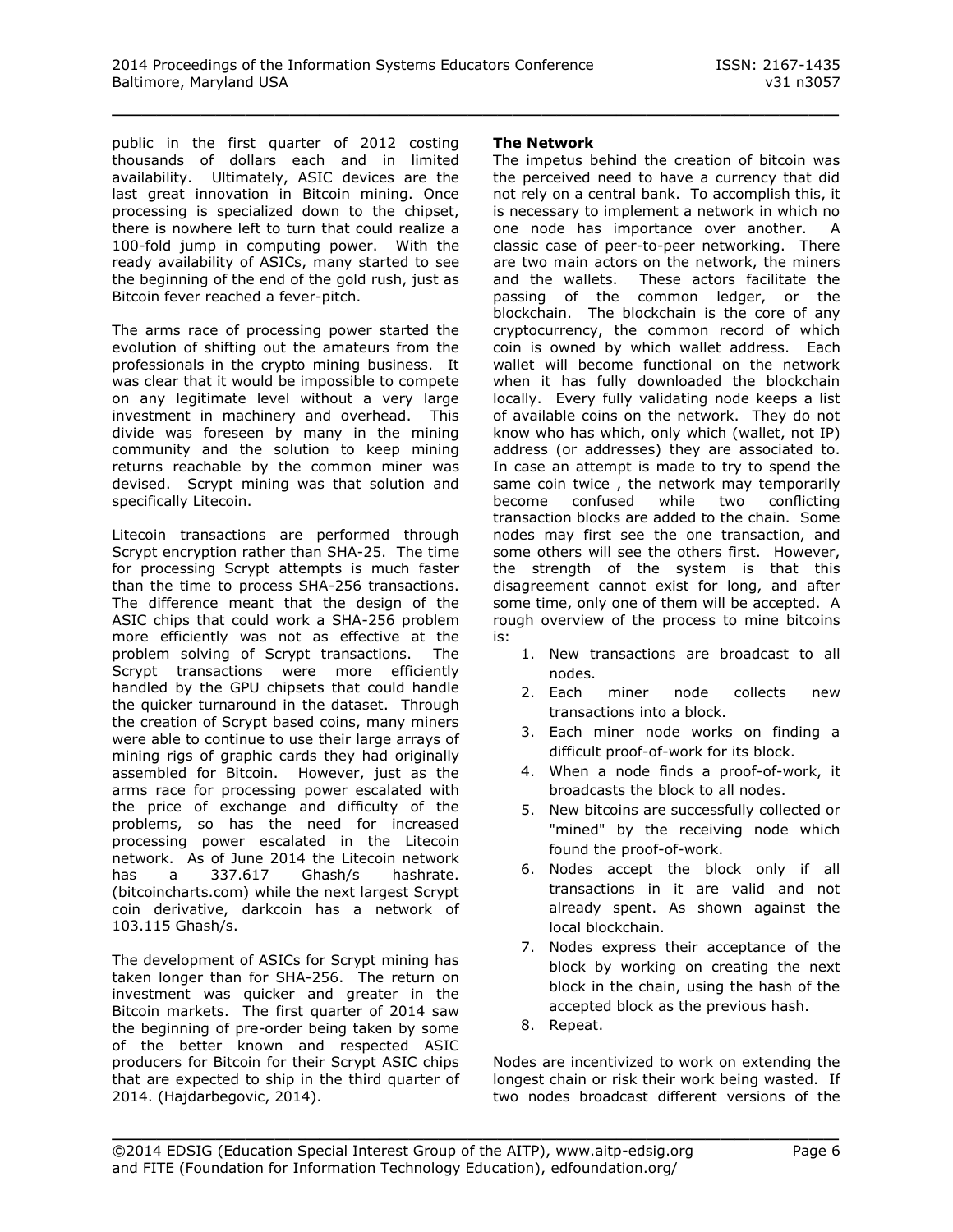next block simultaneously, some nodes may receive one or the other first. In that case, they work on the first one they received, but save the other branch in case it becomes longer. The tie will be broken when the next proof-of-work is found and one branch becomes longer; the nodes that were working on the other branch will then switch to the longer one. (Barber et al. 2012). New transaction broadcasts do not necessarily need to reach all nodes. As long as they reach many nodes, however, transactions will get into a block quickly. Block broadcasts are also tolerant of dropped messages. If a node does not receive a block, it will request it when it receives the next block and realizes it missed one.

The essential thing in a wallet is not the transactions, but the keys. Each address has an associated public and private key. These private keys never leave the wallet file, and are necessary to spend the coins assigned to a wallets addresses. Because the transactions are tracked by the network, the wallet does not need to be online for a transaction to target it and for that transaction to be accepted on the network. The next time the wallet connects, the client will ask the network for the up-to-date blockchain. During the synchronization that follows, an incoming transaction will be seen, and the client will detect this as an incoming payment.

The broadcast messages of the bitcoin network function as RPC connections over TCP/IP (Transmission Control Protocol/Internet Protocol). Clients listen on port 8332. Bitcoin will also try to connect to IRC (Internet Relay Chat) tcp port 6667 to meet other nodes to connect to. Bitcoin finds peers primarily by connecting to an IRC server (channel #bitcoin on irc.lfnet.org). If a connection to the IRC server cannot be established (like when connecting through TOR), an in-built node list will be used and the nodes will be queried for more node addresses (bitcoinfaq.com). The total address space is 2^160 for unique wallet addresses. This is 1,461,501,637,330,902,918,203,684,832,716,2 83,019,655,932,542,976 unique addresses.

## **4. CONCLUSION**

The world of cryptocurrencies is broken into several distinct areas of interest. While there are many fine details to focus on, four distinct general areas can be categorized: Trading, Use,

Regulation, and Mining. Much attention has been paid to the exchange (Trading) of currencies, the transaction, and the speculation of these coins in a rapidly changing market. Evangelists are pushing for a wider adoption (Use) from companies, countries, and for greater adoption and public ease of use of cryptocurrencies in everyday transactions. Law enforcement and government agencies are learning how to regulate, tax, (Regulation) and investigate transactions made with cryptocurrencies. But at the heart of it all – there has to be a 'coin' driving this whole system. Without the mining aspect of the system, there would be no coin (Mining).

The system of mining that drives Bitcoin, Litecoin, and all other cryptocurrencies has as its heart a series of Computer Science/Information Systems concepts and practices. Raw materials of technology developed for other computing tasks have been put together to form this electronic payment system that is now being used worldwide by millions of people. As CS/ IS educators it is important that this moment in time and opportunity is not lost.

With cryptocurrencies making the jump from the pure technology community into the mainstream, the core technologies of the system can be used to highlight how this information system is not just a "black box" and that there are very important components within that "box". Students can be shown not only practical application of theory, but also the unintended results of utilization of those theories in alternative ways than originally intended. This rare opportunity to introduce to CS/IS students how computer theory can be integrated into other disciplines with examples of real world results should not be missed.

#### **5. REFERENCES**

- Agius, A (2013, July 17). Three Months as a Litecoin Farmer: Crunching the numbers on virtual currency mining in Australia. Retrieved June 10, 2014 from [http://reckoner.com.au/2013/08/im-done](http://reckoner.com.au/2013/08/im-done-mining-litecoin/)[mining-litecoin/](http://reckoner.com.au/2013/08/im-done-mining-litecoin/)
- Agius, A. (2013, August 26). I'm Done Mining Litecoin - Reckoner. *RSS*. Retrieved July 3, 2014, from [http://reckoner.com.au/2013/08/im-done](http://reckoner.com.au/2013/08/im-done-mining-litecoin/)[mining-litecoin/](http://reckoner.com.au/2013/08/im-done-mining-litecoin/)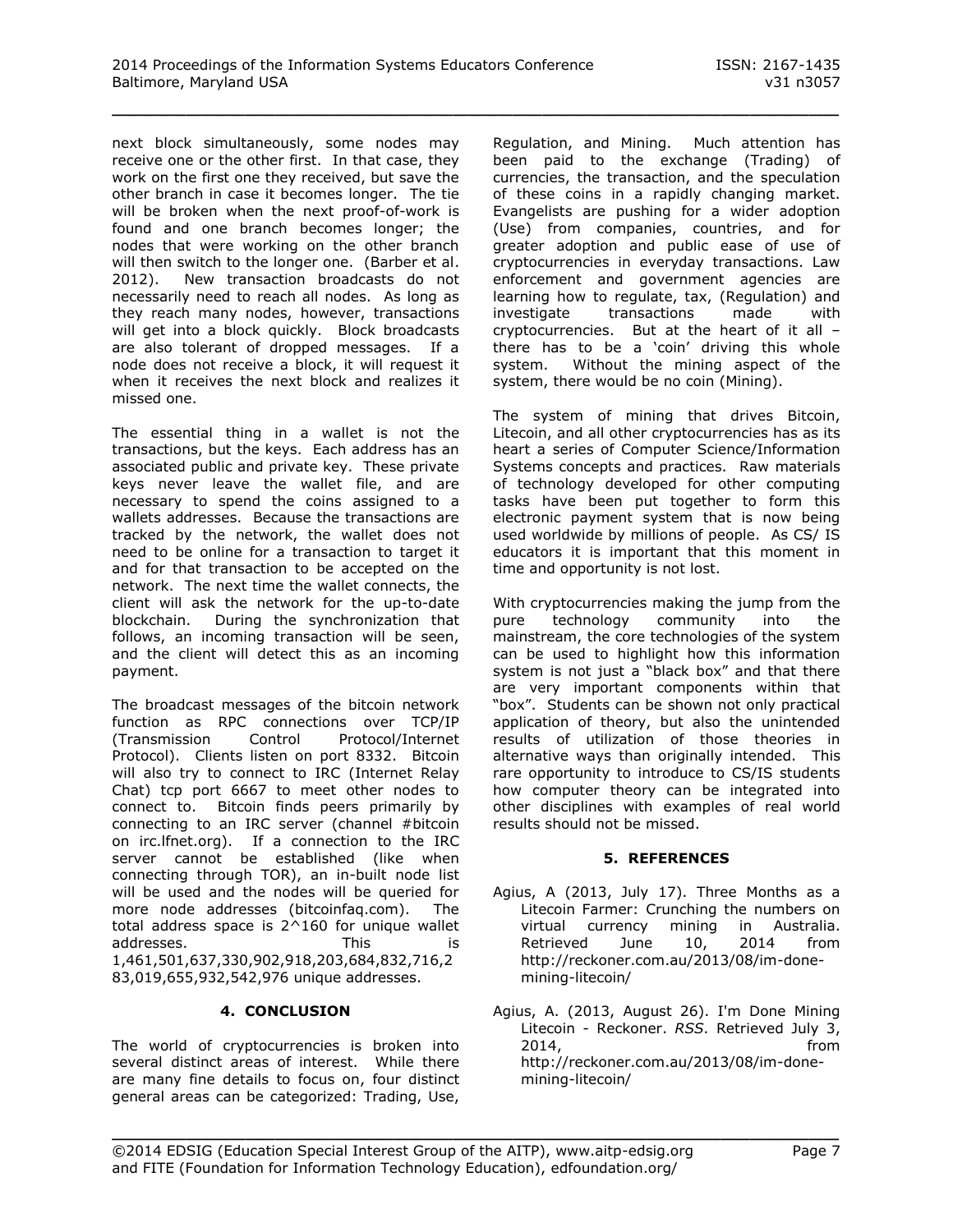- Anderson, J., & Rainie, L. (2014, March 11). The More-Hopeful Thesis. *Pew Research Centers Internet American Life Project RSS*. Retrieved May 23, 2014, from http://www.pewinternet.org/2014/03/11/the -more-hopeful-theses/
- Barber, S., Boyen, X., Shi, E., & Uzun, E. (2012). *Bitter to Better - How to Make Bitcoin a Better Currency*. Berkeley: Palo Alto Research Center, University of California, Berkeley.
- Beanland, C. (2013, April 3). Bitcoin: Is the virtual currency the new gold standard?. The Independent. Retrieved July 11, 2014, from http://www.independent.co.uk/money/spen d-save/bitcoin-is-the-virtual-currency-thenew-gold-standard-8558945.html
- Benson, C. (2013, December 12). Most Americans Don't Know Bitcoin While Some Guess Xbox. *Bloomberg.com*. Retrieved June 14, 2014, from http://www.bloomberg.com/news/2013-12- 12/most-americans-don-t-know-bitcoinwhile-some-guess-xbox.html
- Block 0?. (n.d.). *Block 0*. Retrieved April 3, 2014, from http://blockexplorer.com/block/0000000000 19d6689c085ae165831e934ff763ae46a2a6c 172b3f1b60a8ce26f
- Complete List of Bitcoin Exchanges. (n.d.). *Planet Bitcoin*. Retrieved June 22, 2014, from http://planetbtc.com/complete-list-ofbitcoin-exchanges/
- Crypto-Currency Market Capitalizations. (n.d.). *Crypto-Currency Market Capitalizations*. Retrieved June 12, 2014, from https://coinmarketcap.com/
- Davis, J. (2011, Oct 10). The Crypto-Currency. The New Yorker, 87, 62-n/a. Retrieved June 21, 2014 from http://search.proquest.com/docview/899209 384?accountid=28365
- Estes, A. C. (2012, December 6). To Win the Global Bitcoin Arms Race, Crypto Miners Are Building Custom Microchips. *Motherboard*. Retrieved June 5, 2014, from http://motherboard.vice.com/blog/bitcoinmining-creating-cottage-industry-custommicrochips
- Genesis block. (n.d.). *- Bitcoin*. Retrieved June 3, 2014, from https://en.bitcoin.it/wiki/Genesis\_block
- Gornick, S., & unk, A. (2014, June 14). Bitcoin Difficulty Adjustments. *Bitcoin Difficulty Adjustments*. Retrieved July 3, 2014, from [https://docs.google.com/spreadsheet/ccc?ke](https://docs.google.com/spreadsheet/ccc?key=0AiFMBvXvL2dtdEZkR2J4eU5rS3B4ei1iUmJxSWNlQ0E#gid=0) [y=0AiFMBvXvL2dtdEZkR2J4eU5rS3B4ei1iUm](https://docs.google.com/spreadsheet/ccc?key=0AiFMBvXvL2dtdEZkR2J4eU5rS3B4ei1iUmJxSWNlQ0E#gid=0) [JxSWNlQ0E#gid=0](https://docs.google.com/spreadsheet/ccc?key=0AiFMBvXvL2dtdEZkR2J4eU5rS3B4ei1iUmJxSWNlQ0E#gid=0)
- Greenberg, A (2014, May 14). Bitcoin's nefarious cousin Darkcoin is booming. Retrieved June 10, 2014 from http://www.wired.co.uk/news/archive/2014- 05/22/darkcoin-is-booming
- Hajdarbegovic, N. (1920, March 14). Scrypt ASIC Race Intensifies, KnCMiner Scores \$2m in Preorders. *CoinDesk RSS*. Retrieved July 3, 2014, from http://www.coindesk.com/scrypt-asic-raceintensifies-knc-scores-2m-preorders/
- Harpaz, J. (2014, March 25). IRS Says Bitcoin Is Property, Not Currency. *Forbes*. Retrieved April 15, 2014, from http://www.forbes.com/sites/joeharpaz/201 4/03/25/update-irs-says-bitcoin-is-propertynot-currency/
- How are new bitcoins created?. (n.d.). *Bitcoin FAQ*. Retrieved November 14, 2013, from http://bitcoinfaq.com/
- How does Bitcoin work?. (2013, April 11). *The Economist*. Retrieved November 14, 2013, from http://www.economist.com/blogs/economist -explains/2013/04/economist-explains-howdoes-bitcoin-work
- IRS Virtual Currency Guidance : Virtual Currency Is Treated as Property for U.S. Federal Tax Purposes; General Rules for Property Transactions Apply. (2014, March 25). *IRS Virtual Currency Guidance : Virtual Currency Is Treated as Property for U.S. Federal Tax Purposes; General Rules for Property Transactions Apply*. Retrieved April 15, 2014, from http://www.irs.gov/uac/Newsroom/IRS-Virtual-Currency-Guidance
- Limer, E. (2013, April 15). Digital Drills: The Monster Machines that Mine Bitcoin.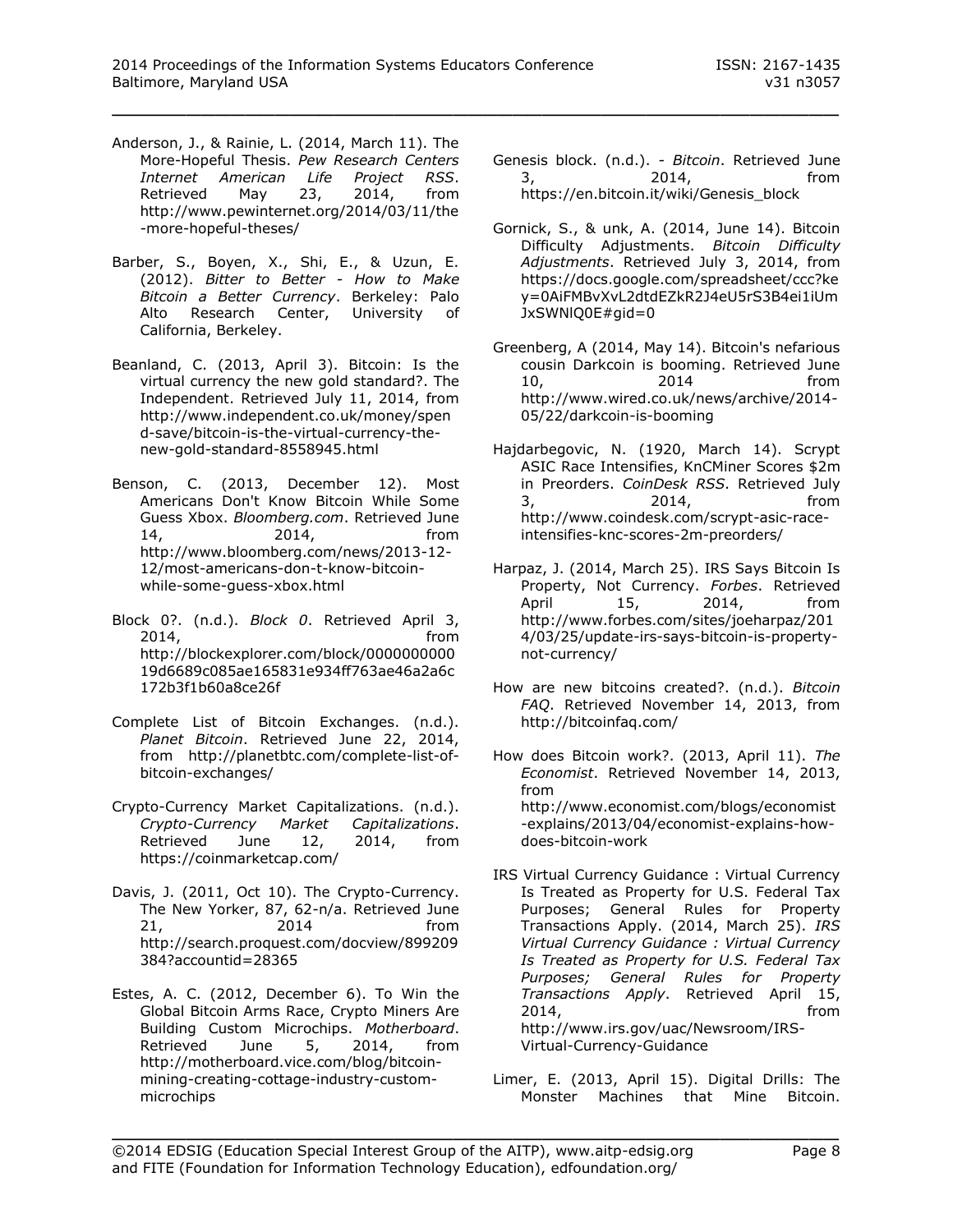*Gizmodo*. Retrieved July 3, 2014, from http://gizmodo.com/5994446/digital-drillsthe-monster-machines-that-mine-bitcoin

- Litecoin statistics. (n.d.). *- Price, Blocks Count, Difficulty, Hashrate, Value*. Retrieved June 14, 2014, from http://bitinfocharts.com/litecoin/
- Mathew, J. (2014, February 15). Increased Demand from Litecoin Miners Boosts AMD Graphics Card Prices. *International Business Times RSS*. Retrieved March 11, 2014, from http://www.ibtimes.co.uk/increaseddemand-litecoin-miners-boosts-amdgraphics-card-prices-1436542
- McArdle, L. (2001). Beyond encryption. Software Development, 9(1), 73-74. Retrieved June 21, 2014 from http://search.proquest.com/docview/222191 775?accountid=28365
- McFarlane, G. (2014, June 26). The 6 Most-Traded Currencies and Why They're So Popular. *Investopedia*. Retrieved June 27, 2014, from http://www.investopedia.com/articles/gener al/022814/rewrite-6-mosttraded-currenciesand-why-theyre-so-popular.asp
- McLuhan, M. (2011). *The Gutenberg galaxy: the making of typographic man*. Toronto: University of Toronto Press, Scholarly Publishing Division. (Original work published 1962)
- Morris, D. (2013, December 24). Beyond bitcoin: Inside the cryptocurrency ecosystem. *Fortune*. Retrieved January 11, 2014, from http://fortune.com/2013/12/24/beyondbitcoin-inside-the-cryptocurrencyecosystem/
- Nakamoto, S. (2009). *Bitcoin: A Peer-to-Peer Electronic Cash System*. Web: www.bitcoin.org.
- Newman, L. H. (2014, June 2). Bitcoin Mining Has An Absurd Environmental Impact. *Gizmodo*. Retrieved July 3, 2014, from http://gizmodo.com/5994626/bitcoinmining-has-an-absurd-environmental-impact
- Nicklaus, D. (2014, March 1). Volatility will keep bitcoin on the fringes of finance: Business. *stltoday.com*. Retrieved June 9, 2014, from

http://www.stltoday.com/business/columns/ david-nicklaus/volatility-will-keep-bitcoinon-the-fringes-of-finance/article\_935c5c9a-33fb-5790-948e-f274fa9e4ecc.html

- Nielsen, M. (2013, January 6). How the Bitcoin protocol actually works. *DDI*. Retrieved June 30, 2014, from http://www.michaelnielsen.org/ddi/how-thebitcoin-protocol-actually-works/
- Peck, M. (2013, May 12). Bitcoin: The Cryptoanarchists' Answer to Cash. *- IEEE Spectrum*. Retrieved March 27, 2014, from http://spectrum.ieee.org/computing/softwar e/bitcoin-the-cryptoanarchists-answer-tocash
- Peck, M. (2013, May 6). The Bitcoin Arms Race Is On!. *- IEEE Spectrum*. Retrieved July 2, 2014, from http://spectrum.ieee.org/computing/network s/the-bitcoin-arms-race-is-on
- Schwartz, J. (2014, April 5). My bitcoin befuddlement. *The New York Times*. Retrieved May 23, 2014, from http://www.nytimes.com/2014/04/06/busin ess/mutfund/my-bitcoin-befuddlement.html
- Spahn, H. (2001). *From gold to euro: on monetary theory and the history of currency systems*. Berlin: Springer.
- Spaven, E. (2014, January 29). Everything You Need to Know About the New York Hearings on Bitcoin. *CoinDesk RSS*. Retrieved June 3, 2014, from http://www.coindesk.com/everything-youneed-to-know-new-york-hearings-bitcoin/
- Vance, A., & Stone, B. (2014, January 9). The Bitcoin-Mining Arms Race Heats Up. *Bloomberg Business Week*. Retrieved May 21, 2014, from http://www.businessweek.com/articles/2014 -01-09/bitcoin-mining-chips-gearcomputing-groups-competition-heats-up
- Why a GPU mines faster than a CPU. (n.d.). *- Bitcoin*. Retrieved January 3, 2014, from https://en.bitcoin.it/wiki/Why\_a\_GPU\_mines \_faster\_than\_a\_CPU#A\_CPU\_is\_an\_executiv e
- Wile, R. (2014, January 23). The Winklevoss Twins Will Headline New York State's Bitcoin